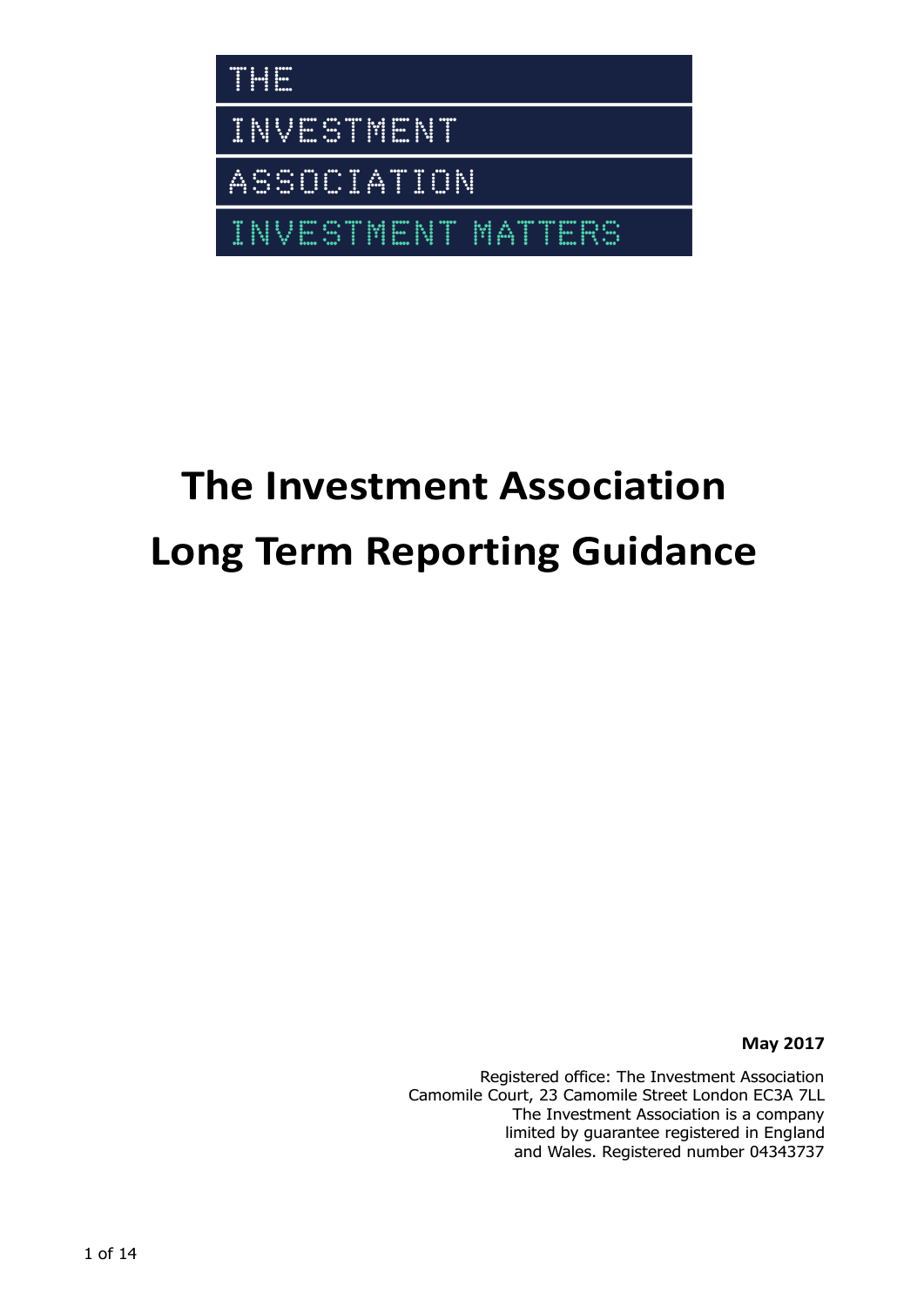## **CONTENTS**

| Disclosure of material environmental and social risks<br>11       |
|-------------------------------------------------------------------|
|                                                                   |
|                                                                   |
|                                                                   |
|                                                                   |
|                                                                   |
|                                                                   |
| Understanding a company's approach to human capital management 12 |
|                                                                   |
|                                                                   |
|                                                                   |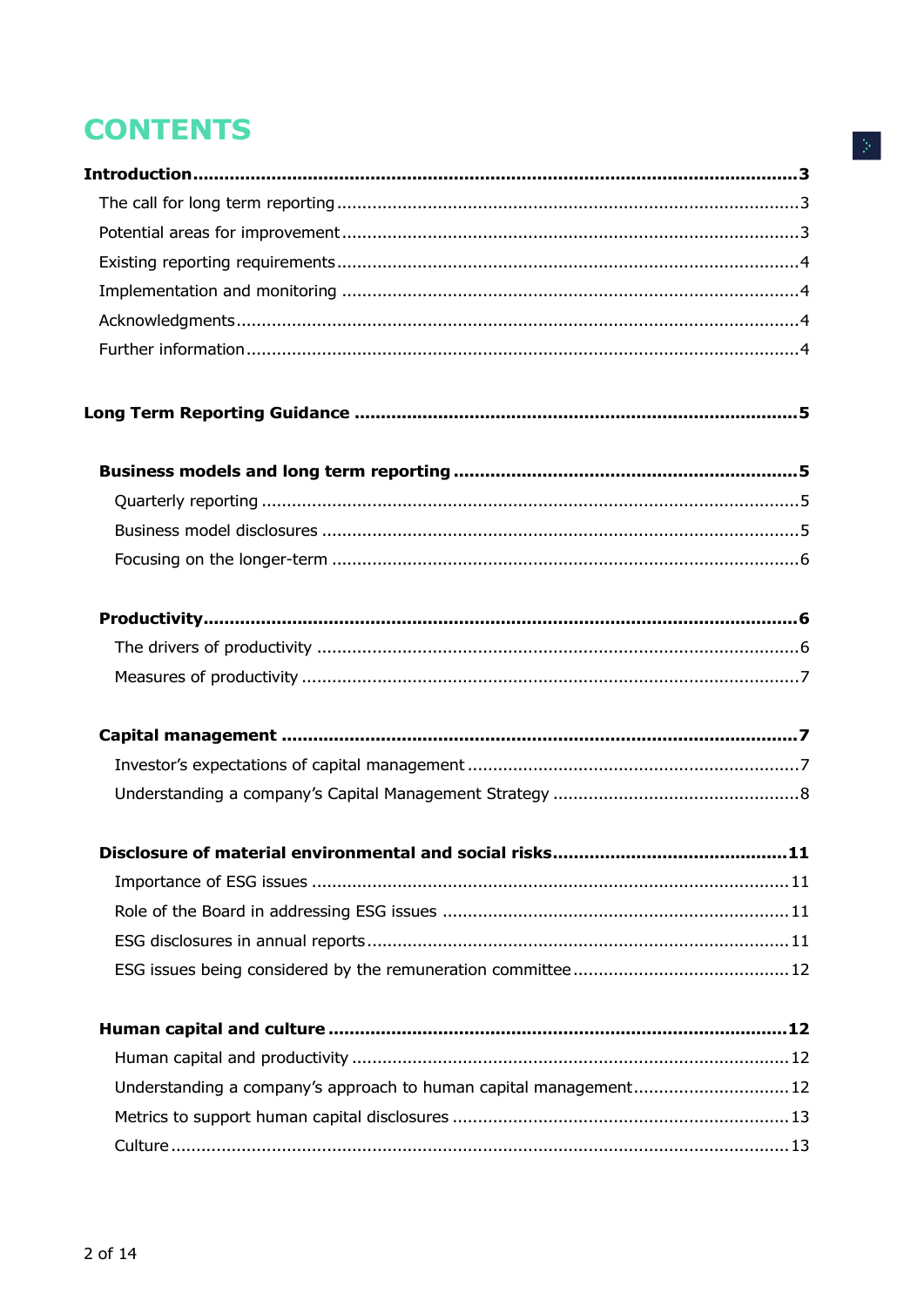## <span id="page-2-0"></span>**INTRODUCTION**

This guidance sets out the expectations of the Investment Association's members on various aspects of Long Term Reporting. It applies to companies whose shares are admitted to the Premium Segment of the Official List of the UK Listing Authority. Companies whose shares are admitted to the Standard Segment of the Official List, to trading on AIM, or to the High Growth Segment of the London Stock Exchange's Main Market are encouraged to adopt this guidance as best practice.

## <span id="page-2-1"></span>THE CALL FOR LONG TERM REPORTING

The design and implementation of an asset manager's investment process, including its analytical capabilities and decision-making, are core features of its business model. The success of these contributes to overall investment performance and the delivery of investment objectives for clients. However, this depends largely on being able to assess a company's long term prospects, and identify those able to deliver sustainable value creation to shareholders over the longer term.

A company's Annual Report is an important source of information for investors, and the primary means of communication to the market. Our members look to it to provide the building blocks upon which they make their investment decisions, and for ongoing stewardship activities. In this respect, Annual Reports should strive to provide a true long term understanding of the business and its drivers, its financial strength, and the quality of management and their decisions.

However, during development of our [Productivity Action Plan,](https://www.theinvestmentassociation.org/assets/components/ima_filesecurity/secure.php?f=press/2016/20160322-supportingukproductivity.pdf) our members expressed concerns over how companies are reporting on the long term drivers of value creation and productive enterprise. While our members need to be able to assess a company's likely return on invested capital, and want to understand the balance of expenditures required to support productivity improvements, they noted that this is difficult in practice.

As institutional investors, our members have a fiduciary responsibility to their clients - many of whom are individual savers and pensioners - to understand how investee companies are planning for the long term, and maintain a close interest in ensuring that capital is being utilised efficiently. While important advances have been made in recent years and the overall quality of company reporting is improving, additional effort is required so that our members are better able to identify and finance those companies contributing productive growth in the UK economy.

## <span id="page-2-2"></span>POTENTIAL AREAS FOR IMPROVEMENT

One area for possible improvement is how companies explain the extent to which they are able to provide a return on invested capital, whether by managing their cost-base, increasing sales through business investment, or other capital allocation decisions. Our members believe that how well a company utilises its capital has a significant impact on its long term profitability and success. They want to understand the company's approach in making these decisions, and are keen to support well-articulated and reasoned investments that lead to productivity improvements and increased shareholder returns over the longer term.

However, for efficient allocation of capital that rewards companies for improving productivity to occur, then reporting, accounting standards, and investment research must enable such analysis by asset managers. Reporting of company performance therefore needs to be clear, relevant, timely, related closely to the needs of users, and directed to sustainable, long term value creation. To assist our members in assessing the long term viability of investee companies, company reporting should give information directly relevant to long term prospects of the business, and good risk-adjusted long term returns.

However, this is not just limited to improved disclosures on capital allocation decisions. Our members seek better disclosures regarding how a company is enhancing the productivity of its workforce, and the steps taken by the Board to shape and influence culture. This, in turn, needs to be matched by a continued transition away from issuing quarterly reports and short-term earnings guidance, supported by the provision of greater long term and thematic research.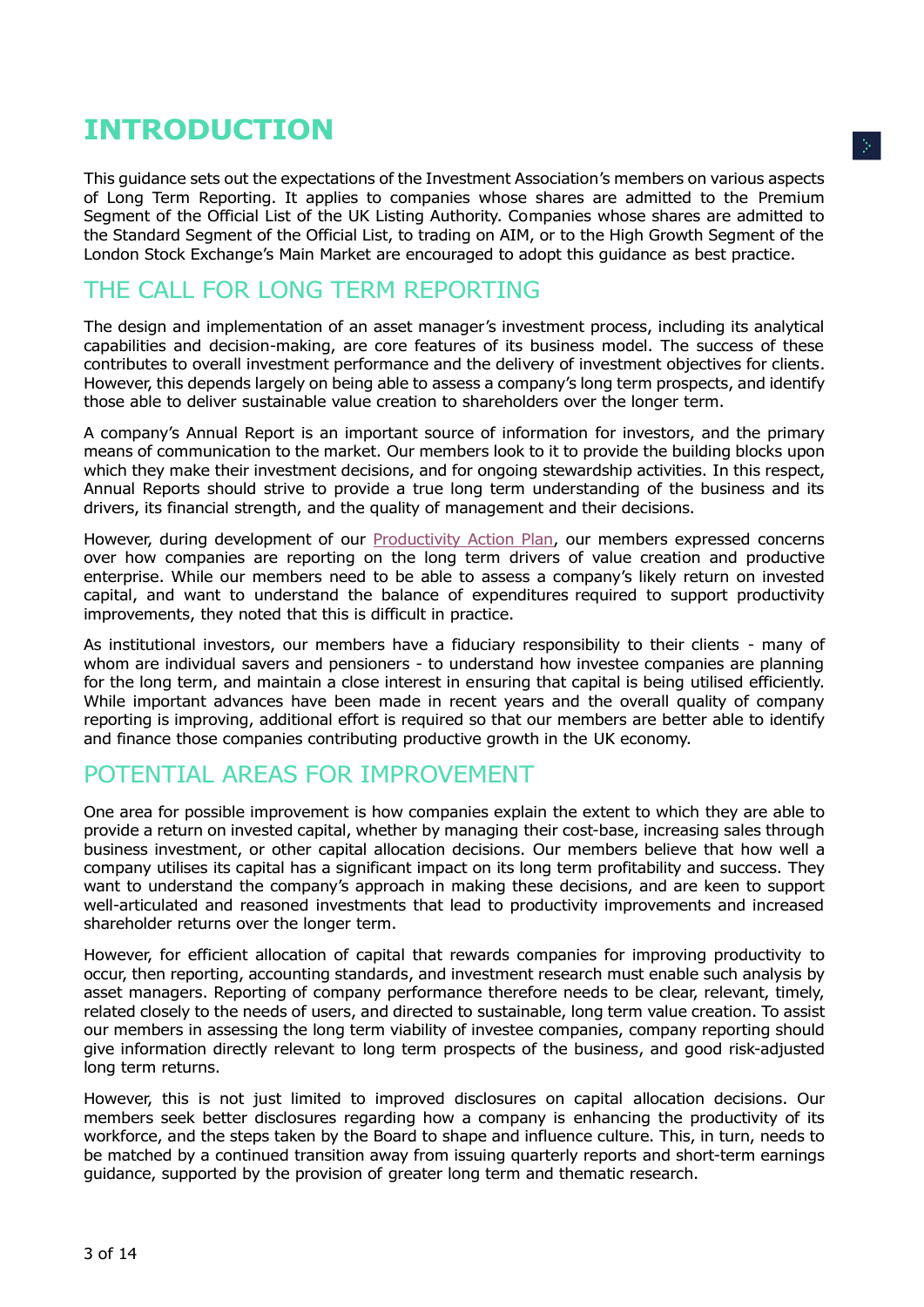## <span id="page-3-0"></span>EXISTING REPORTING REQUIREMENTS

Our members are anxious to avoid unnecessary prescription, or the imposition of costly reporting requirements, and are supportive of the current legislative framework governing company reporting in the UK. These guidelines have been designed to complement the requirements in the [Companies](http://www.legislation.gov.uk/ukpga/2006/46/contents)  [Act \(2006\),](http://www.legislation.gov.uk/ukpga/2006/46/contents) and the [Strategic Report and Directors](http://www.legislation.gov.uk/ukdsi/2013/9780111540169/contents)' Report Regulations (2013), and are not intended to add to the current reporting burden placed on companies. These guidelines should be read in conjunction with the FRC'[s Guidance on the Strategic Report \(2014\)](https://www.frc.org.uk/Our-Work/Publications/Accounting-and-Reporting-Policy/Guidance-on-the-Strategic-Report.pdf)<sup>1</sup>.

These guidelines are not meant to limit the amount of information companies could provide on long term strategic matters to their shareholders. Some shareholders with specific investment objectives may seek disclosures that are more detailed. Conversely, some companies may choose to make additional information available, for example through separate corporate responsibility reports, to enhance their investment appeal and to provide greater in-depth analysis of the long term prospects of the company.

## <span id="page-3-1"></span>IMPLEMENTATION AND MONITORING

Our members recognise that companies can be better served when ideas for value creation are part of a well-argued long term strategy developed and driven by the company itself. Throughout this guidance, we provide practical examples of potential metrics and frameworks that companies could use to meet our members' expectations, whilst retaining sufficient degree of flexibility to take into account a company's own unique operating environment and long term strategy.

We encourage companies to adopt this guidance at the earliest possible opportunity. The Investment Association's [Institutional Voting Information Service](https://www.ivis.co.uk/) (IVIS) will be responsible for monitoring implementation of this guidance, through analysis of Annual Reports reporting on yearends on or after 30 September 2017. IVIS will outline to our members those companies that continue to adopt short-term reporting models, and where companies are not making the desired disclosures as highlighted.

### <span id="page-3-2"></span>ACKNOWLEDGMENTS

We would like to thank the members of the Long Term Reporting, Capital Management, and Human Capital and Culture Working Groups for their commitment to developing this Long Term Reporting Guidance. Without their intellectual contribution and industry experience, we would not have been able to bring together this important document.

## <span id="page-3-3"></span>FURTHER INFORMATION

For further information on this Long Term Reporting Guidance, or the Investment Association's [Productivity Action Plan](https://www.theinvestmentassociation.org/assets/components/ima_filesecurity/secure.php?f=press/2016/20160322-supportingukproductivity.pdf) please contact:

David McCarthy, Policy Adviser – Productivity Action Plan

[david.mccarthy@theia.org](mailto:david.mccarthy@theia.org) : +44 20 7831 0898

Andrew Ninian, Director, Stewardship and Corporate Governance

[andrew.ninian@theia.org](mailto:andrew.ninian@theia.org) : +44 20 7831 0898

-

<sup>1</sup><https://www.frc.org.uk/Our-Work/Publications/Accounting-and-Reporting-Policy/Guidance-on-the-Strategic-Report.pdf>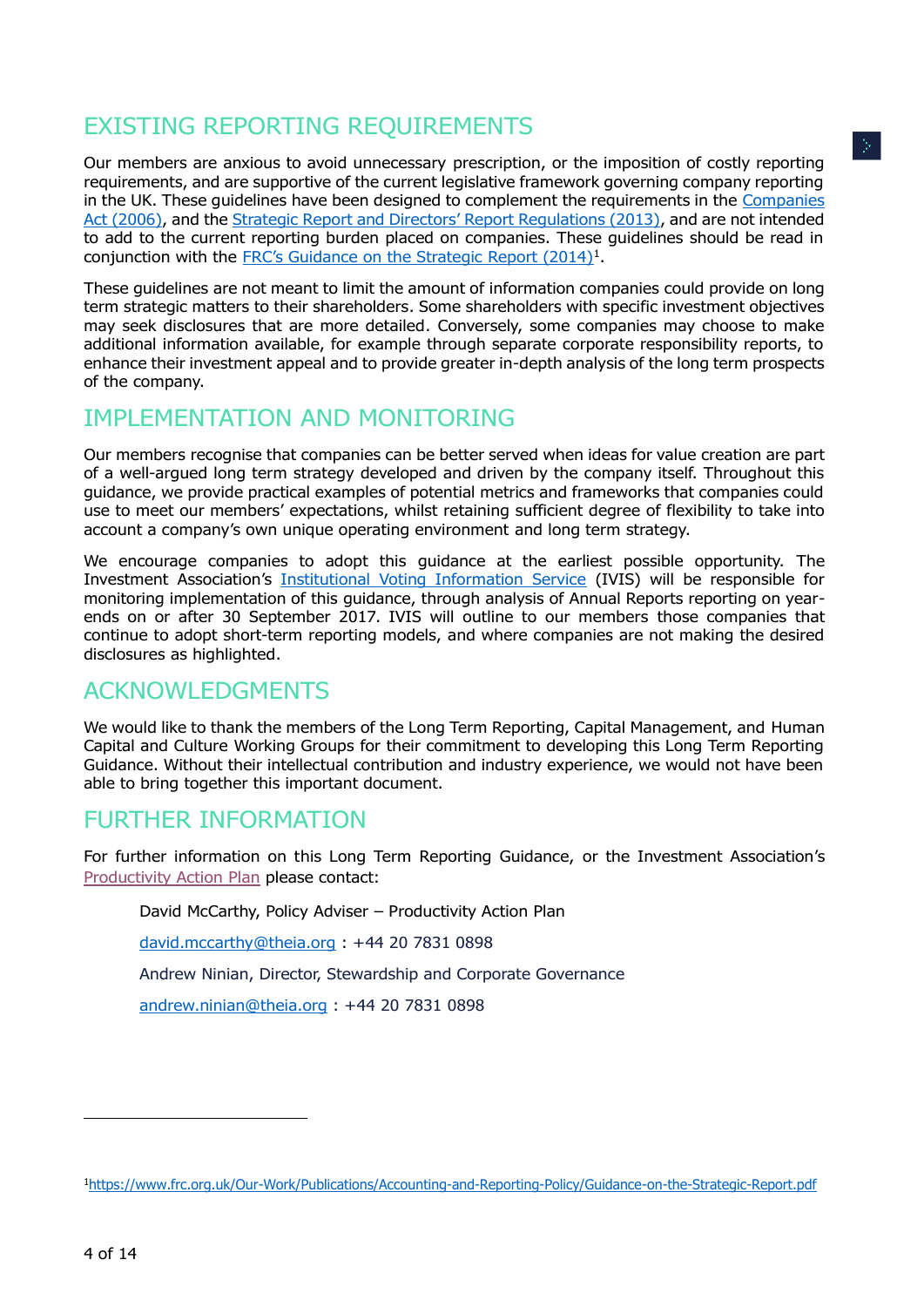## <span id="page-4-0"></span>**LONG TERM REPORTING GUIDANCE**

## <span id="page-4-1"></span>BUSINESS MODELS AND LONG TERM REPORTING

This section outlines our members' expectations on clear and concise business model disclosures, and companies adopting a longer term approach in their reporting to shareholders.

#### <span id="page-4-2"></span>Quarterly reporting

- 1. Our members' prefer that companies adopt longer time horizons in reporting to shareholders. We call on companies to stop issuing quarterly reports and quarterly earnings guidance in favour of greater attention being given to longer term performance and strategic issues.
- 2. We encourage companies to review how their current reporting cycle is aiding investor understanding of the business over the long term, and to make the necessary amendments to ensure it focuses on the key drivers of productive growth and value creation within the business.
- 3. For those companies that continue to report quarterly, either due to competitive market pressures or shorter market cycles, our members ask that those companies publicly explain this position, and how it is relevant to the achievement of their long term strategy.
- 4. Our view on quarterly reporting is set out more fully in our [public position statement on](https://www.ivis.co.uk/media/12477/Public-Position-Statement-Quarterly-Reporting.pdf)  [quarterly reporting.](https://www.ivis.co.uk/media/12477/Public-Position-Statement-Quarterly-Reporting.pdf)

#### <span id="page-4-3"></span>Business model disclosures

- 5. We welcome the FRC Reporting Lab's recent efforts to improve business model disclosures. We encourage companies to review their current approach against the [FRC Reporting Lab](https://www.frc.org.uk/Our-Work/Publications/Financial-Reporting-Lab/FRC-Lab-Business-model-disclosure.pdf)'s [Business Model Reporting recommendations](https://www.frc.org.uk/Our-Work/Publications/Financial-Reporting-Lab/FRC-Lab-Business-model-disclosure.pdf)<sup>2</sup> to ensure better linkage of business model information to other sections of the Strategic Report.
- 6. In summary, we wish to highlight several key findings as follows:
	- 6.1. Business model disclosures are vital for enhanced analysis of a company and its performance, position, and prospects. They should explain what a company's competitive advantage is, and how its business model connects to its long term strategy.
	- 6.2. As business model information provides context to other information in the Annual Report, it should be positioned towards the front of the Strategic Report. Where a company operates different business models, these should be explained separately.
	- 6.3. Business model disclosures should provide concise insight into the key inputs, processes, and outputs in the value chain, and how the company's key assets are delivering value in a manner consistent with the long term interests of its shareholders.
	- 6.4. Business model disclosures should also make clear the key risks to the successful delivery of the business' long term strategy, and ongoing operation of the business model. They should outline the risks that pose the greatest threat to the viability of the company, and the action being taken by the Board to mitigate against these risks.

-

<sup>2</sup><https://www.frc.org.uk/Our-Work/Publications/Financial-Reporting-Lab/FRC-Lab-Business-model-disclosure.pdf>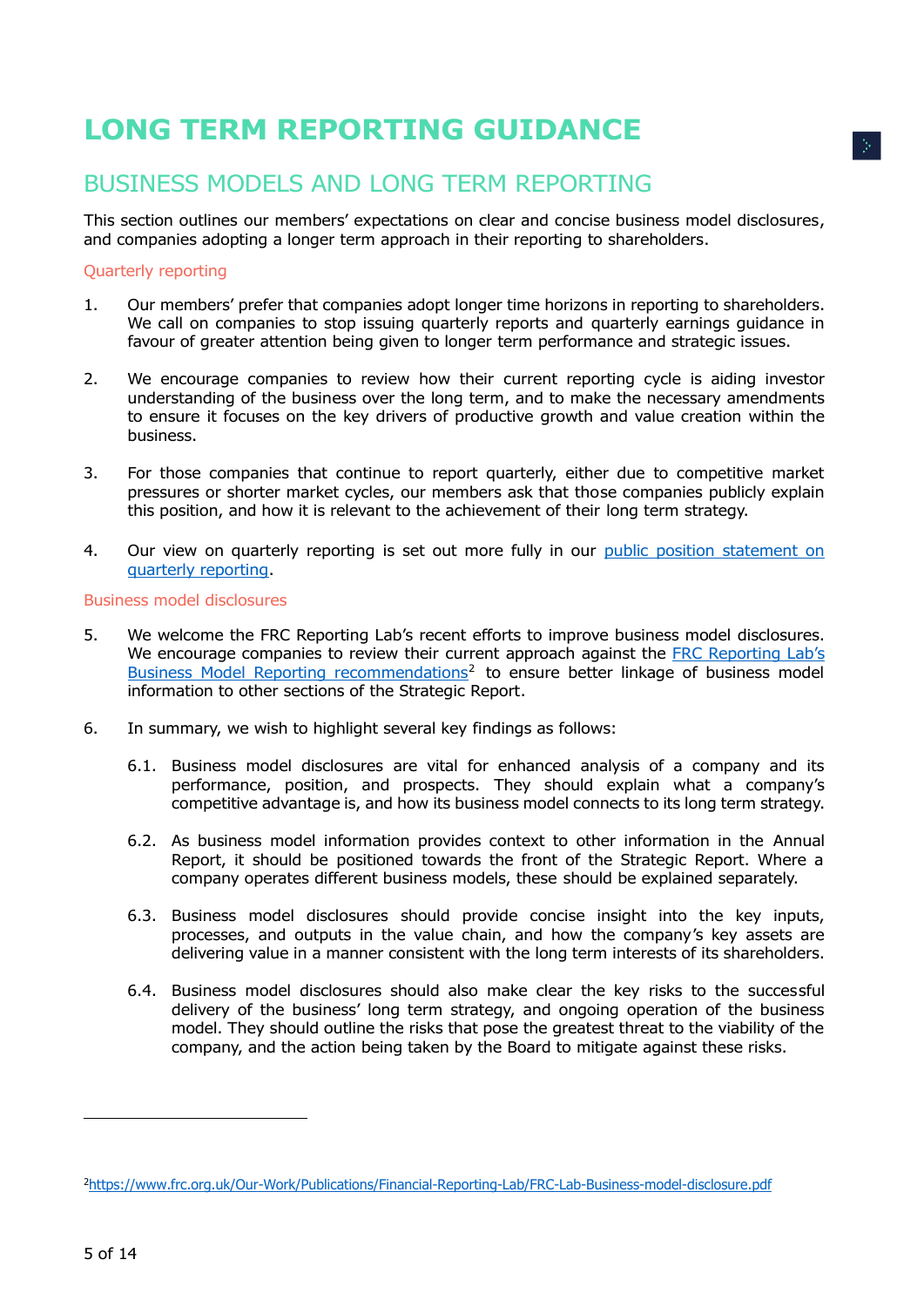#### <span id="page-5-0"></span>Focusing on the longer term

- 7. Our members believe that company reporting that is concentrated on short-term performance is not necessarily conducive to building a sustainable business, and can inadvertently embed an inappropriate short-term focus in management decision-making, potentially at the expense of investments in the long term drivers of productivity and sustainable value creation.
- 8. Company reporting that focuses on the longer term underpins investor confidence, and facilitates enduring relationships between companies and shareholders which enhance company performance, and ultimately profitability, that is in the interests of all stakeholders.
- 9. Our members believe that reporting should strive to provide insight into the significant strategic issues, as well as the principal risks, facing the company over the next three to five years – although they would prefer longer time horizons wherever possible.

## <span id="page-5-1"></span>**PRODUCTIVITY**

This section outlines members' expectations on how companies should report on the drivers of productivity within their business.

#### <span id="page-5-2"></span>The drivers of productivity

- 10. Improving productivity can increase wages, improve living standards, and enhance company performance. Stronger and more productive businesses can help to deliver the exceptional long term investment returns that many millions of people, whose savings and investments our members manage, both demand and deserve.
- 11. In order to be able to support investments in productivity improvements, our members require clarification from companies as to what the main drivers of productivity are within the business, and how planned investments are expected to drive productivity gains over the longer term.
- 12. Companies are encouraged to regularly assess the level of productivity within their own business, and explain its impact on operations. Companies are encouraged to use the Productivity Council's '[How good is your business really](https://howgoodisyourbusinessreally.co.uk/)<sup>'3</sup> online assessment tool as a starting point for conducting their productivity assessments.
- 13. Specifically, our members request that, in a narrative discussion in the Strategic Report, companies:
	- 13.1. Set out the process by which productivity is regularly assessed within the business, explain the criteria used to conduct this assessment, and outline the outcome of those assessments over the last year;
	- 13.2. Describe the main drivers of productivity within the business, the extent to which these influence operations within the company, and the planned investments to improve productivity over the next year; and
	- 13.3. Outline the significant opportunities and challenges facing the company in terms of improving productivity over the next year, and the strategy adopted by the Board to respond to these issues.

-

<sup>3</sup> <https://howgoodisyourbusinessreally.co.uk/>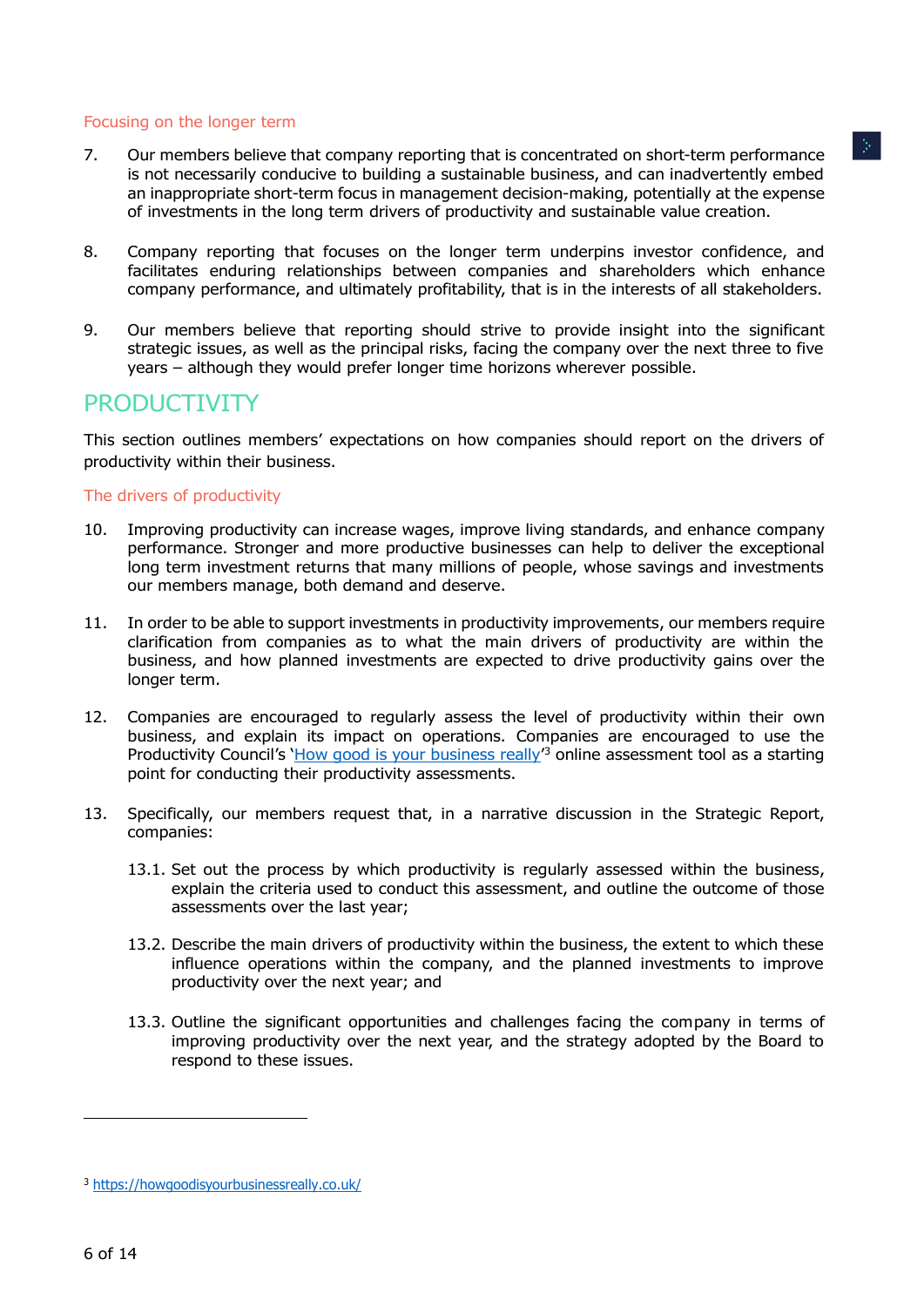14. Our members acknowledge that the drivers to improve productivity will inevitably be different for different companies and the sectors they occupy, and that it takes time before any investment can improve productivity and yield results.

#### <span id="page-6-0"></span>Measures of productivity

- 15. To support the above narrative discussion and provide context on the drivers of productivity, our members expect that companies provide evidence of the investments it is making, or is planning to make, in improving productivity.
- 16. As these will likely be different for each company, companies are encouraged to develop their own set of Key Performance Indicators by which improvements in productivity can be reliably measured over time.
- 17. As a reference point, our members recommend that companies consider utilising the following framework to structure these quantitative disclosures<sup>4</sup>:
	- 17.1. **Infrastructure:** including, for example, capital expenditure on new equipment and machinery, as well as efficiency improvements in resource allocation;
	- 17.2. **Innovation:** including, for example, total spend on research and development, patents, and technological advancements being made to add future growth;
	- 17.3. **Skills:** including, for example, spending on training, personal development, and processes associated with the recruitment and retention of talent; and
	- 17.4. **Culture:** including, for example, employee engagement, satisfaction in the workplace, changes in company structure, and management of human capital.

### <span id="page-6-1"></span>CAPITAL MANAGEMENT

This section outlines members' expectations on capital management disclosures, and how companies can improve reporting on the connection between capital management and its long term strategy.

#### <span id="page-6-2"></span>Investor's expectations of capital management

- 18. Capital allocation decisions play a vital role in determining a company's long term success, and are viewed by our members as some of the most important responsibilities of company management.
- 19. Our members are keen to understand a company's capital position, how it manages its capital, and measure the performance of its capital allocation decisions. Investor interest in this issue is summarised as follows:
	- 19.1. As institutional investors, our members are interested in long term value creation for the benefit of their clients. They have a fiduciary responsibility to their clients, many of whom are individual savers and pensioners.
	- 19.2. As a result, our members maintain a close interest in ensuring that clients' capital is allocated efficiently, and that the approach governing its use - including its policies, processes, and review mechanisms - promotes sustainable, long term value creation.

-

4

[https://www.ons.gov.uk/economy/economicoutputandproductivity/productivitymeasures/methodologies/productivityhan](https://www.ons.gov.uk/economy/economicoutputandproductivity/productivitymeasures/methodologies/productivityhandbook) [dbook](https://www.ons.gov.uk/economy/economicoutputandproductivity/productivitymeasures/methodologies/productivityhandbook)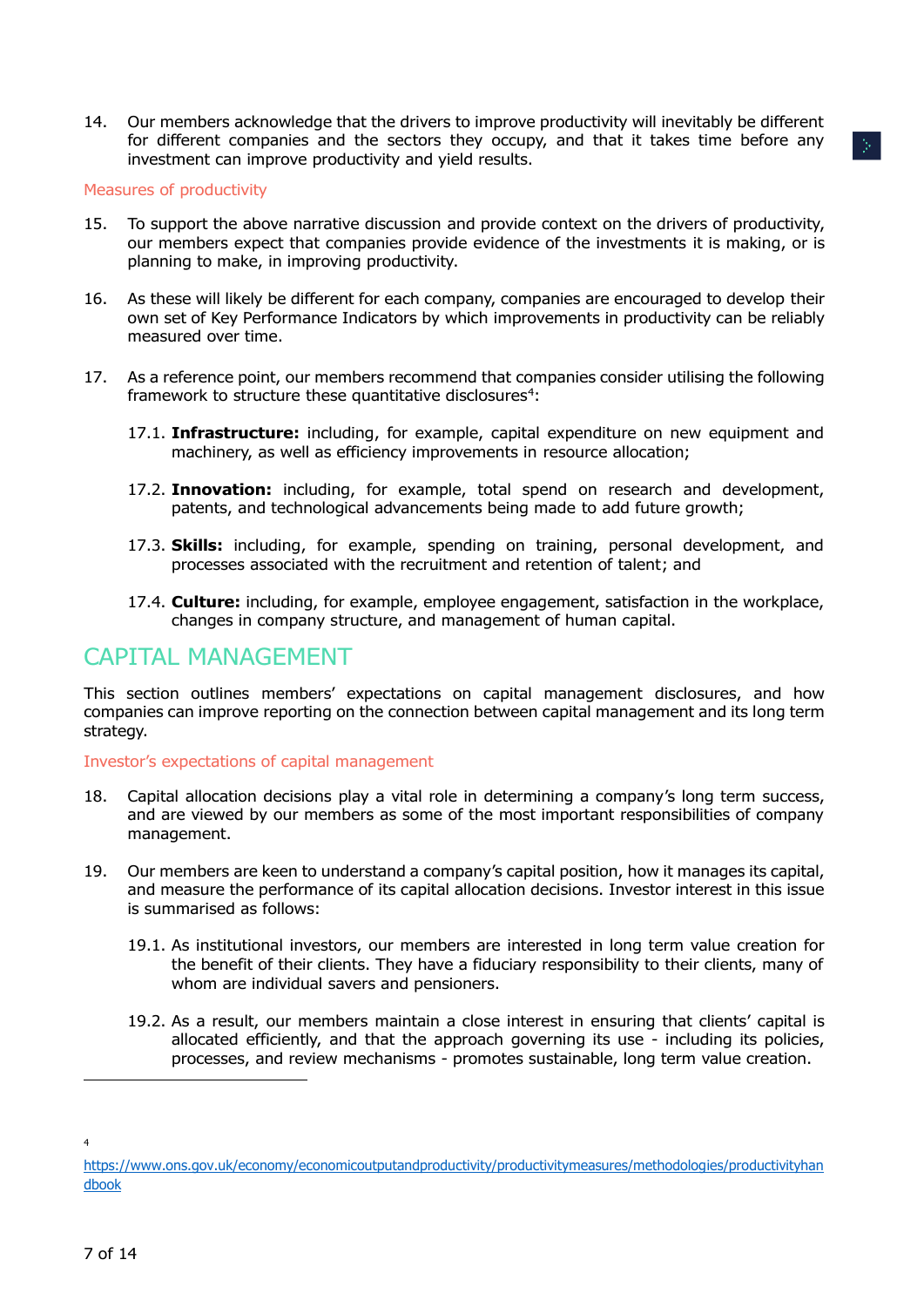- 19.3. Our members are committed to the principle of responsible ownership outlined in the FRC'[s Stewardship Code,](https://www.frc.org.uk/Our-Work/Codes-Standards/Corporate-governance/UK-Stewardship-Code.aspx) but recognise it is not the role of investors to be involved in specific capital allocation decisions.
- 19.4. As key providers of capital, our members consider they have a duty to provide investee companies with clarity regarding their expectations of how capital should be managed, and the expected returns. They are keen to support well-reasoned and articulated capital expenditures which are consistent with a company's long term strategy.
- 19.5. For shareholders to support long term investment and productivity improvements requires effective dialogue between investors and companies. Thus as part of regular discussions with companies, our members would welcome engagement on capital management issues.

<span id="page-7-0"></span>Understanding a company's Capital Management Strategy

- 20. Disclosures as to what a company regards as capital, how it makes decisions regarding its allocation, and the process by which it reviews the performance of invested capital are necessary for a balanced, comprehensive understanding of the companies our members invest in.
- 21. We urge companies to adopt balanced capital management strategies, appropriate for their respective industries, which support long term productive growth. We believe that companies have an obligation to be open and transparent about their capital management strategies so that our members can evaluate them and companies' progress in executing on those plans.
- 22. Specifically, disclosures regarding a company's capital management strategy should explain the approach taken to managing its capital, provide assurance that it is allocating capital efficiently, and demonstrate that it is acting in a manner that is consistent with shareholder's interest in sustainable, long term value creation.
- 23. Within the Strategic Report, our members expect that companies will provide narrative discussion concerning:
	- 23.1. The objectives and investment priorities of the company's capital management strategy, including an explanation of the key criteria and underlying assumptions used to assess capital allocation opportunities;
	- 23.2. The policies governing what the company regards as capital, including an explanation of the company's approach to distinguishing between maintenance capital, and capital that is used for growth;
	- 23.3. The process by which capital allocation decisions are made by the company, how often policies regarding capital management are reviewed, and how performance of these decisions are assessed over the long term; and
	- 23.4. The role of the Board in setting the Capital Management Strategy, with discussion regarding its responsibility in providing oversight over final capital allocation decisions and reviewing past performance.

Capital allocation decisions in practice

24. It can often be difficult to determine how management are efficiently utilising the capital provided to create sustainable, long term value. This includes understanding how a company is investing in its future, how it makes key decisions to adapt to environmental changes, and how it seeks to mitigate long term risks.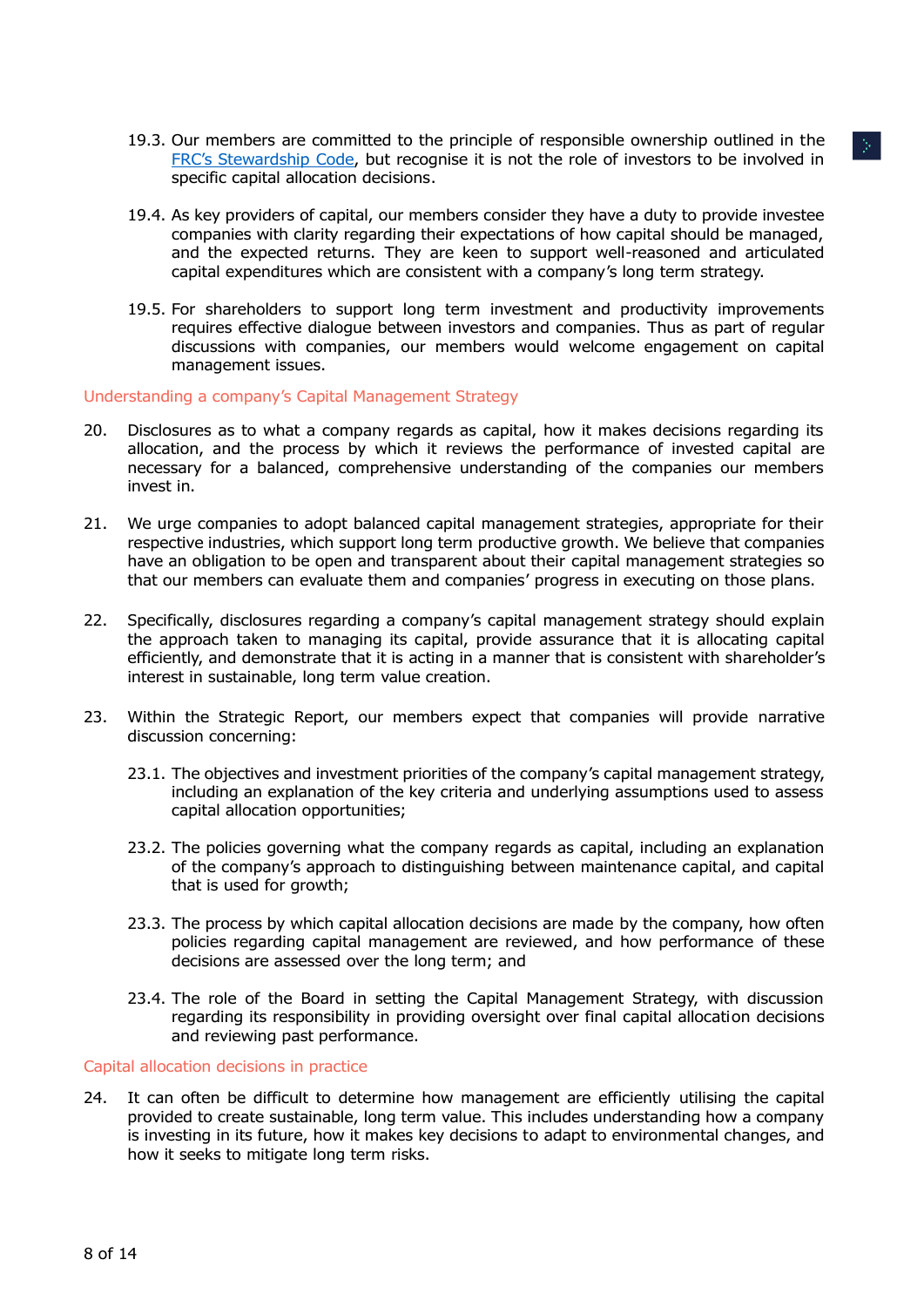- 25. Our members believe that capital management is a dynamic process, meaning that ongoing dialogue between shareholders and management is critical in building understanding about capital allocation decisions, as well as how shareholder's long term interests are being advanced by management.
- 26. Given the importance of capital allocation decisions to its long term success, a company should keep all capital allocation decisions under regular review, and provide shareholders with updates on significant developments.
- 27. Our members prefer that companies provide an analysis of capital that is integrated into discussions about long term strategy, and the resources needed to deliver on that strategy. To facilitate further investor understanding, companies should provide disclosures on capital management within the Strategic Report which should include:
	- 27.1. A discussion of the significant capital allocation decisions made during the past year;
	- 27.2. An explanation of the nature of the dialogue with key shareholders on capital allocation decisions during the past year, including a commentary on how these discussions have influenced the company's decision-making process;
	- 27.3. The outcomes of those significant capital allocation decisions, with reference to how those expenditures have led to productivity improvements and supported the delivery of the company's long term strategy; and
	- 27.4. Where appropriate, an explanation of any significant cancellations or withdrawals from past capital allocation decisions that have been made in the past period.
- 28. Given the complex nature of capital expenditures, and noting that it can take time to see changes in company performance, our members recognise that it may not always be possible to link specific capital allocation decisions with company results within an annual cycle.

#### Supporting quantitative disclosures

- 29. As part of this effort, companies should work to develop financial metrics, suitable for each sector or market it operates in, that support a framework for long term growth. Components of long term remuneration should link to these metrics.
- 30. To allow investors to be able to undertake a comparative analysis of previous performance, companies should as a minimum include, either in a single table or via a clear signpost system, the following quantitative disclosures:
	- 30.1. Working capital;
	- 30.2. Investment Capex;
	- 30.3. Research and Development;
	- 30.4. Capital distribution, including debt servicing, dividends and buy backs; and
	- 30.5. Investment in skills and training.
- 31. For each disclosure, companies should explain how the figure was calculated. Where possible, companies should provide these disclosures on a segmented basis by location, sector and/or market. All disclosures should allow for year-on-year analysis.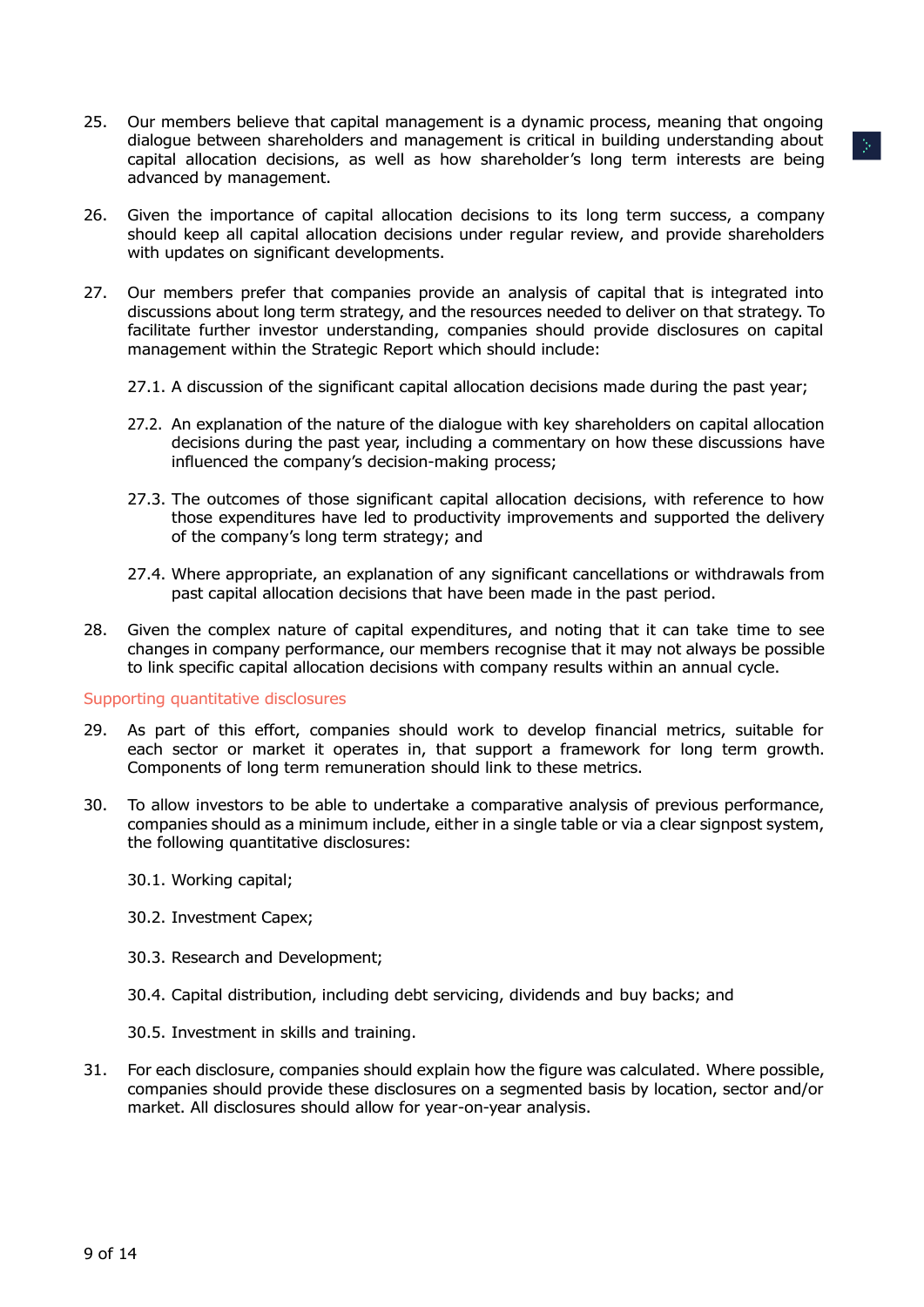#### Merger and Acquisition transaction data

- 32. As one of the most significant capital allocation activities, investors have a particular interest in understanding major merger and acquisition decisions. Specifically, investors want enhanced disclosures on the rationale for past merger and acquisition activities, and the performance of those activities over time.
- 33. Suggested measures that a company should consider including as part of its disclosures on mergers and acquisitions include:
	- 33.1. Information on the full price paid;
	- 33.2. Debt reconciliation;
	- 33.3. Annualised sales;
	- 33.4. Returns/margins;
	- 33.5. Tax planning; and
	- 33.6. ROCE/ROI on the transaction.

#### Nature of funding

- 34. Investors need to understand the approach taken by a company to fund its capital management strategy, the company's appetite for risk, and the potential opportunities for further investment.
- 35. To help achieve this, our members seek information regarding company's funding arrangements and the nature of funding, including but not limited to:
	- 35.1. The company's policy and approach to leverage, including net debt to EBITDA;
	- 35.2. Mix of funding approaches, including bonds, bank loans, private placement and other funding sources;
	- 35.3. A net debt reconciliation shows how a company's indebtedness has changed over a period as a result of cash flows and other non-cash movements;
	- 35.4. Key maturity dates;
	- 35.5. Impact of bonds / the state of bank covenants; and
	- 35.6. Actuarial assumptions.

#### Cost of Capital

- 36. Which capital allocation opportunities a company pursues is influenced by the cost of capital, although many companies do not consistently calculate it, or disclose any information on it.
- 37. Companies should, therefore, provide shareholders, as part of the Annual Report, with disclosures regarding:
	- 37.1. The company's cost of capital, including an explanation as to how this is calculated;
	- 37.2. The process by which the company's cost of capital influences its capital allocation decisions, including an explanation of how a discount rate is applied for risky or volatile activities; and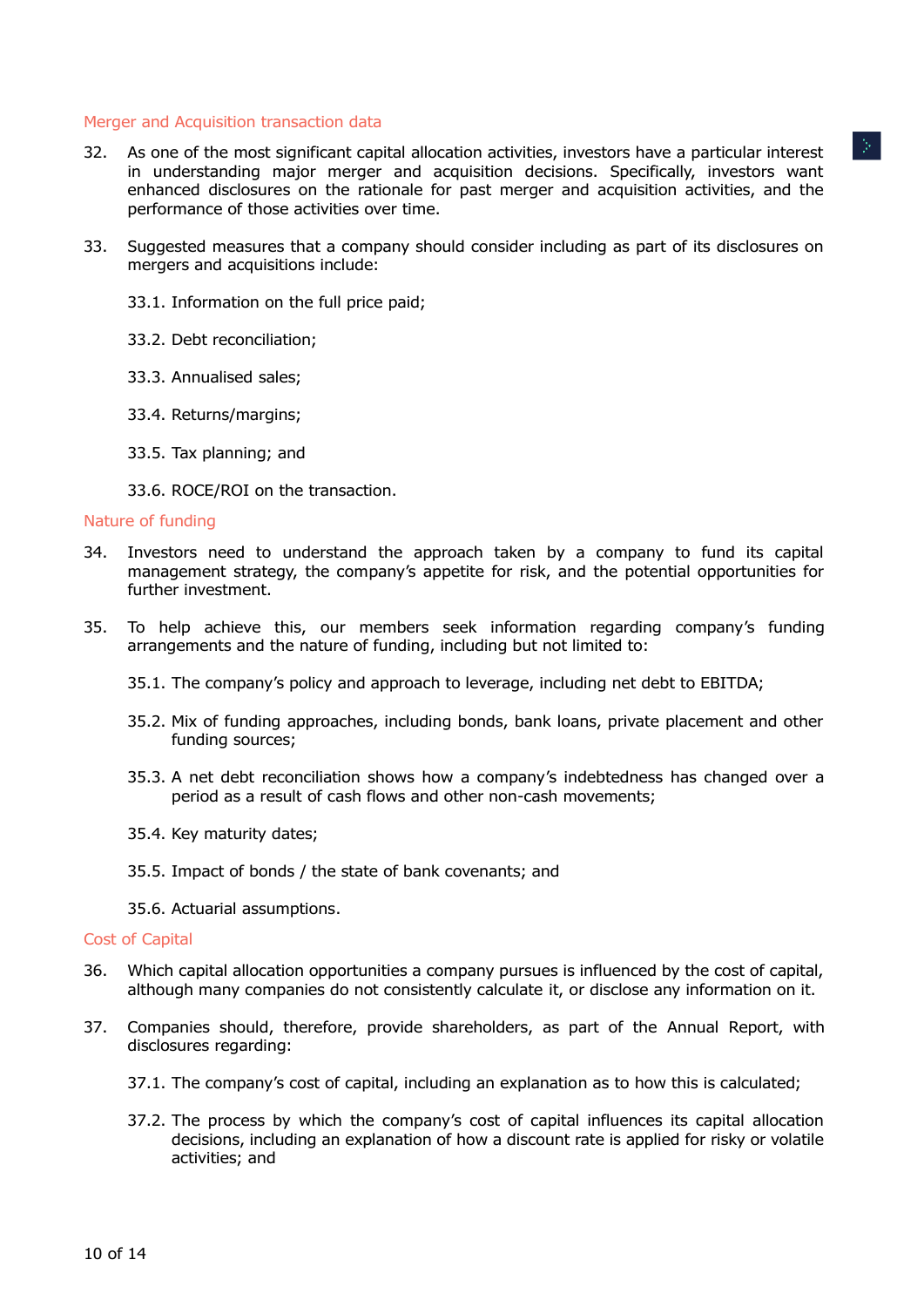37.3. The extent to which the expected return on investment will exceed the cost of capital.

#### Demonstrating return on investment

38. Where possible, companies should demonstrate the returns generated as a direct result of the capital allocation decisions made. In this context, investors acknowledge that it may not always be possible to prove a direct causal link between a specific capital allocation and expected returns.

## <span id="page-10-0"></span>DISCLOSURE OF MATERIAL ENVIRONMENTAL AND SOCIAL RISKS

39. This section is based on a modification of the Investment Association's [Guidelines on](https://ivis.co.uk/media/11203/Rebranded-Guidelines-on-Responsible-Investment-Disclosure-January-2007-3-June-2015-.pdf)  [Responsible Investment Disclosure](https://ivis.co.uk/media/11203/Rebranded-Guidelines-on-Responsible-Investment-Disclosure-January-2007-3-June-2015-.pdf) published in January 2007. It outlines the disclosures that our members would expect to see included in the Annual Report. Specifically, they refer to disclosures relating to the Board responsibilities and policies, procedures, and verification systems in place to manage material environmental, social and governance risks.

#### <span id="page-10-1"></span>Importance of ESG issues

- 40. Our members believe that sound management of significant environmental and social risks by a company's Board can have an important, positive flow-on effect on the businesses long term ability to deliver sustainable value creation for its shareholders.
- 41. Increased disclosure on environmental and social risks can help lead to a more broad assessment of the environment in which companies operate, and their performance in managing different stakeholders, giving a fuller understanding of the full spectrum of financial and non-financial risks facing a company than traditional fundamental analysis.
- 42. Recognising the importance of these issues, our members therefore encourage companies to demonstrate how they are creating, sustaining, and protecting value through the management of material environmental and social risks, and how this aligns with the achievement of the businesses long term strategy.

<span id="page-10-2"></span>Role of the Board in addressing ESG issues

- 43. With regard to the Board, the company should state in its Annual Report whether:
	- 43.1. As part of its regular risk assessment, the Board takes account of the significance of environmental, social and governance (ESG) matters to the business of the company.
	- 43.2. The Board has identified and assessed the significant ESG risks to the company's short and long term value, as well as the opportunities to enhance long term value that may arise from an appropriate response.
	- 43.3. The Board has received adequate information to make this assessment and that account is taken of ESG matters in the training of directors.
	- 43.4. The Board has ensured that the company has in place effective systems for managing and mitigating significant risks, which, where relevant, incorporate performance management systems and appropriate remuneration incentives.

<span id="page-10-3"></span>ESG disclosures in Annual Reports

- 44. With regard to policies, procedures and verification, the Annual Report should:
	- 44.1. Include information on ESG related risks and opportunities that may significantly affect the company's short and long term value, and how they might impact on the future of the business.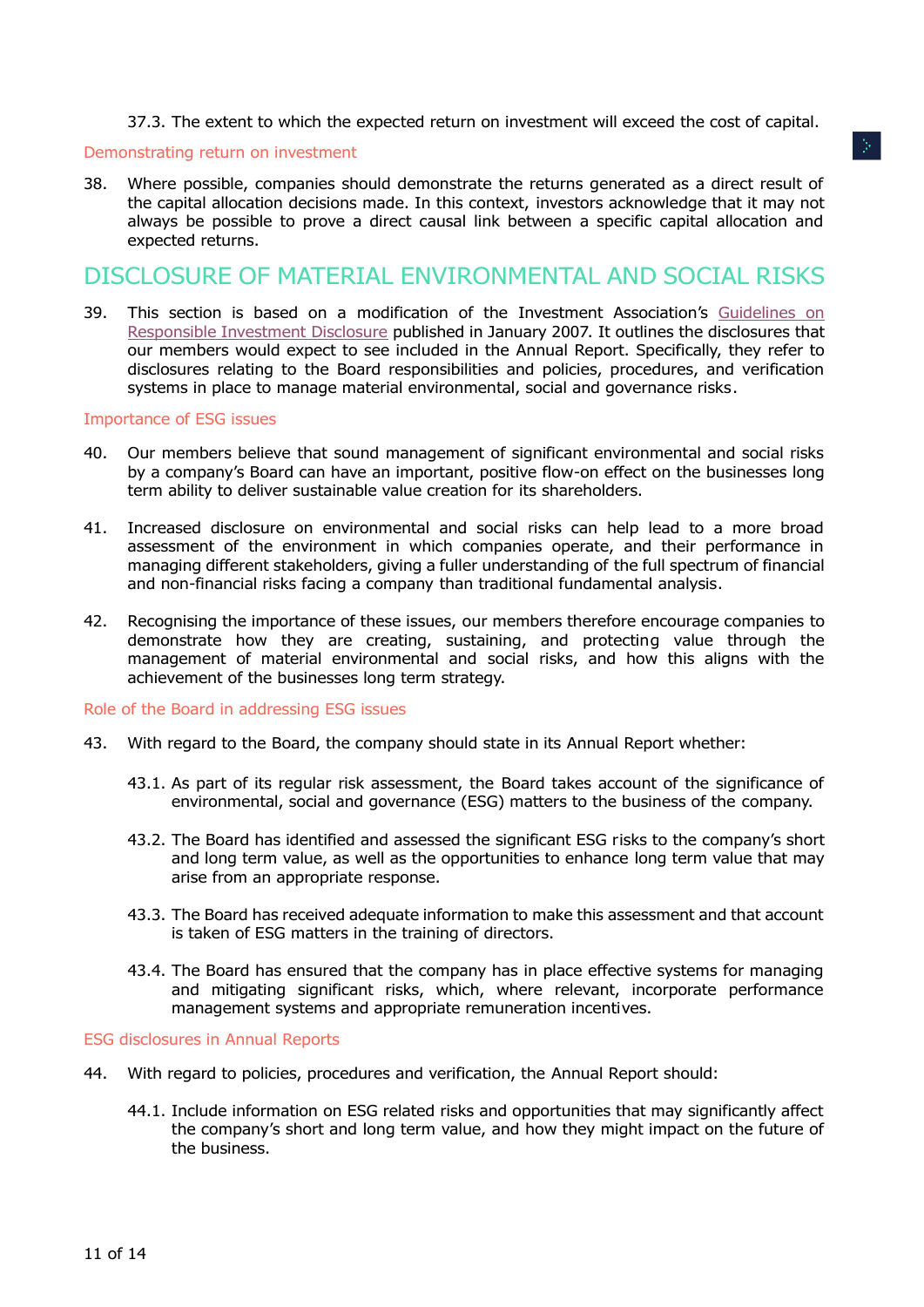- 44.2. Include in the description of the company's policies and procedures for managing risks, the possible impact on short and long term value arising from ESG matters. If the Annual Report and accounts states that the company has no such policies and procedures, the Board should provide reasons for their absence.
- 44.3. Include information, where appropriate using Key Performance Indicators (KPIs), about the extent to which the company has complied with its policies and procedures for managing material risks arising from ESG matters and about the role of the Board in providing oversight.
- 44.4. Where performance falls short of the objectives, describe the measures the Board has taken to put it back on track.
- 44.5. Describe the procedures for verification of ESG disclosures. The verification procedure should be such as to achieve a reasonable level of credibility.

<span id="page-11-0"></span>ESG issues being considered by the remuneration committee

- 45. With regard to the Board, the company should state in its remuneration report:
	- 45.1. Whether the remuneration committee is able to consider corporate performance on ESG issues when setting remuneration of executive directors. If the report states that the committee has no such discretion, then a reason should be provided for its absence.
	- 45.2. Whether the remuneration committee has ensured that the incentive structure for senior management does not raise ESG risks by inadvertently motivating irresponsible behaviour.

### <span id="page-11-1"></span>HUMAN CAPITAL AND CULTURE

This section outlines our members' expectations as to how companies should report on human capital and culture.

#### <span id="page-11-2"></span>Human capital and productivity

- 46. A key driver of productivity is how a company is managing its workforce and whether it is being deployed efficiently. Our members believe a well-engaged, stable, and trained workforce is more likely to be more productive and, in turn, be more likely to drive long term business success.
- 47. However, there is limited reporting by companies setting out their approach to human capital management, how it is working to develop a positive operating culture, and of the significant investments being made to improve the productivity of their workforces over the longer term.
- 48. We believe that these issues are deserving of more transparency by companies through enhanced annual disclosures on human capital. Human capital considerations are integral to our members' initial decision-making processes and ongoing stewardship activities.

<span id="page-11-3"></span>Understanding a company's approach to human capital management

- 49. Company disclosures should foster improved investor understanding of the role played by the company's workforce in generating sustainable, long term value creation. To achieve this, within the Strategic Report companies should provide shareholders with a narrative discussion on:
	- 49.1. The significant investments that the company has made over the past year, and is planning to make in the next, to improve the productivity of its workforce, including the outcomes of those decisions where possible;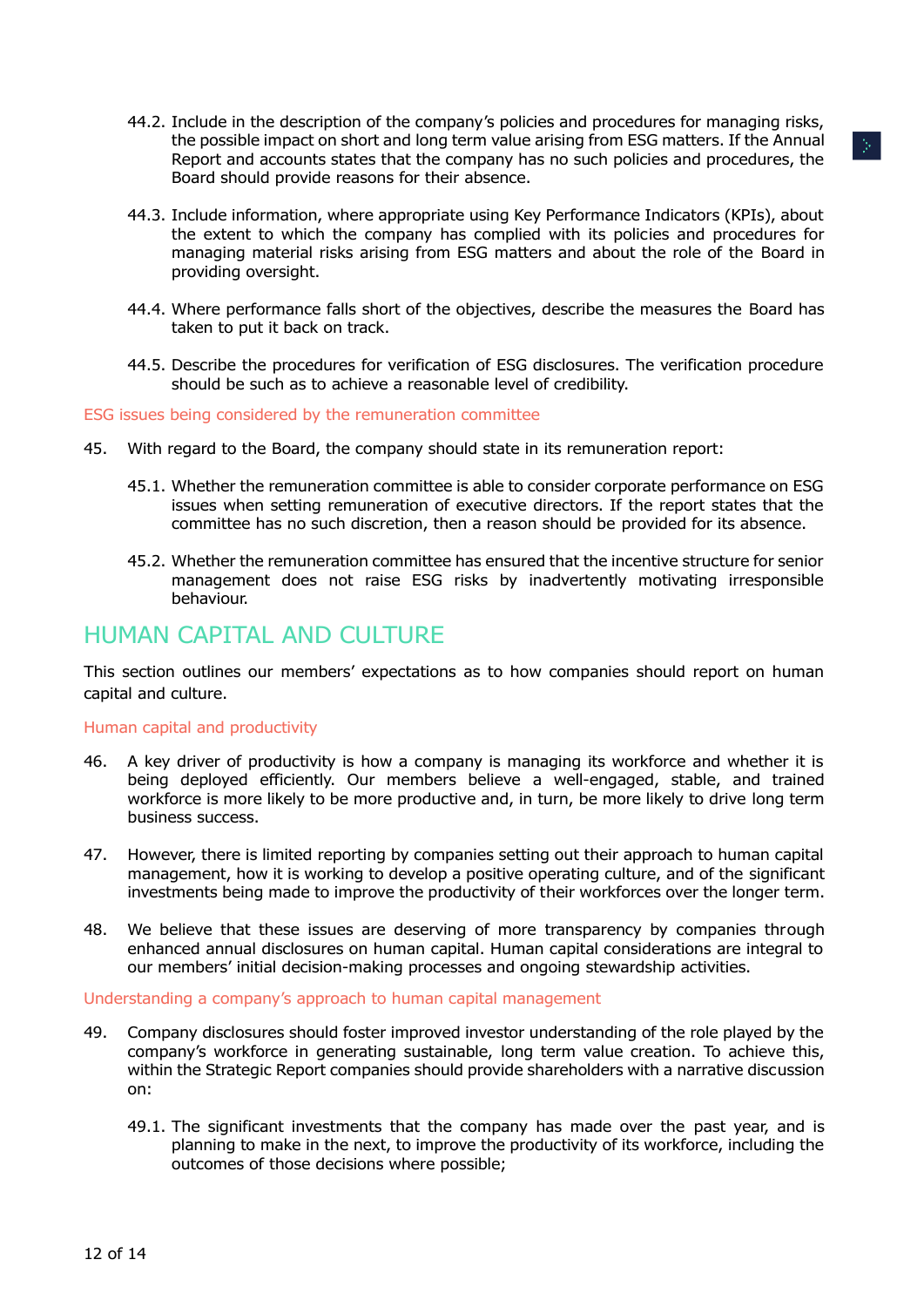- 49.2. The significant opportunities, and principal risks, relating to the company's approach to human capital management, and of the strategy adopted by the Board to respond these issues; and
- 49.3. The manner by which the workforce is incentivised to be more productive, and how this approach to motivating the workforce is compatible with the businesses' long term strategy.

#### <span id="page-12-0"></span>Metrics to support human capital disclosures

- 50. Our members consider that boilerplate statements based on a long-list of reporting metrics are unhelpful when it comes to understanding a company's approach to managing its human capital.
- 51. Companies should consider the appropriate mix of quantitative and qualitative disclosures to help explain its approach to human capital management, and how this creates value. Companies should develop a combination of both narrative discussion and metric-based reporting to facilitate investor understanding.
- 52. As each company will likely have a different approach to human capital management, our members acknowledge that is up to companies themselves to determine which metrics best support the narrative discussion to shareholders.
- 53. Having reviewed the requirements of 12 other organisations and bodies and consolidated the potential metrics that could be used to explain a company's approach to human capital. As a minimum, our members have identified the following metrics as being of particular importance:
	- 53.1. Total headcount broken down by the division between full-time and part-time employees, gender, and diversity;
	- 53.2. Annual turnover including both planned and regrettable turnover;
	- 53.3. Investment in training, skills, and professional development including the rate of progression and promotion within the business; and
	- 53.4. Employee engagement score.
- 54. In addition to disclosing the headline company-wide figure, each metric should be segmented by market, geographic location, and/or sector to provide greater awareness of the workforce's overall composition and stability.
- 55. For each metric, companies should provide an explanation for how the figure is calculated Companies should also provide an explanation of what figures for a particular metric represent in terms of progress towards broader strategic objectives or productivity improvements.

#### <span id="page-12-1"></span>**Culture**

-

56. We welcome the FRC's report [Corporate Culture and the role of Boards](https://www.frc.org.uk/Our-Work/Publications/Corporate-Governance/Corporate-Culture-and-the-Role-of-Boards-Report-o.pdf)<sup>5</sup> as being reflective of the importance of culture to the long term success of the companies our members invest in. Our members agree that a healthy corporate culture is a valuable asset, a source of competitive advantage, and vital component in the creation and protection of long term value.

<sup>5</sup> [https://www.frc.org.uk/Our-Work/Publications/Corporate-Governance/Corporate-Culture-and-the-Role-of-Boards-](https://www.frc.org.uk/Our-Work/Publications/Corporate-Governance/Corporate-Culture-and-the-Role-of-Boards-Report-o.pdf)[Report-o.pdf](https://www.frc.org.uk/Our-Work/Publications/Corporate-Governance/Corporate-Culture-and-the-Role-of-Boards-Report-o.pdf)